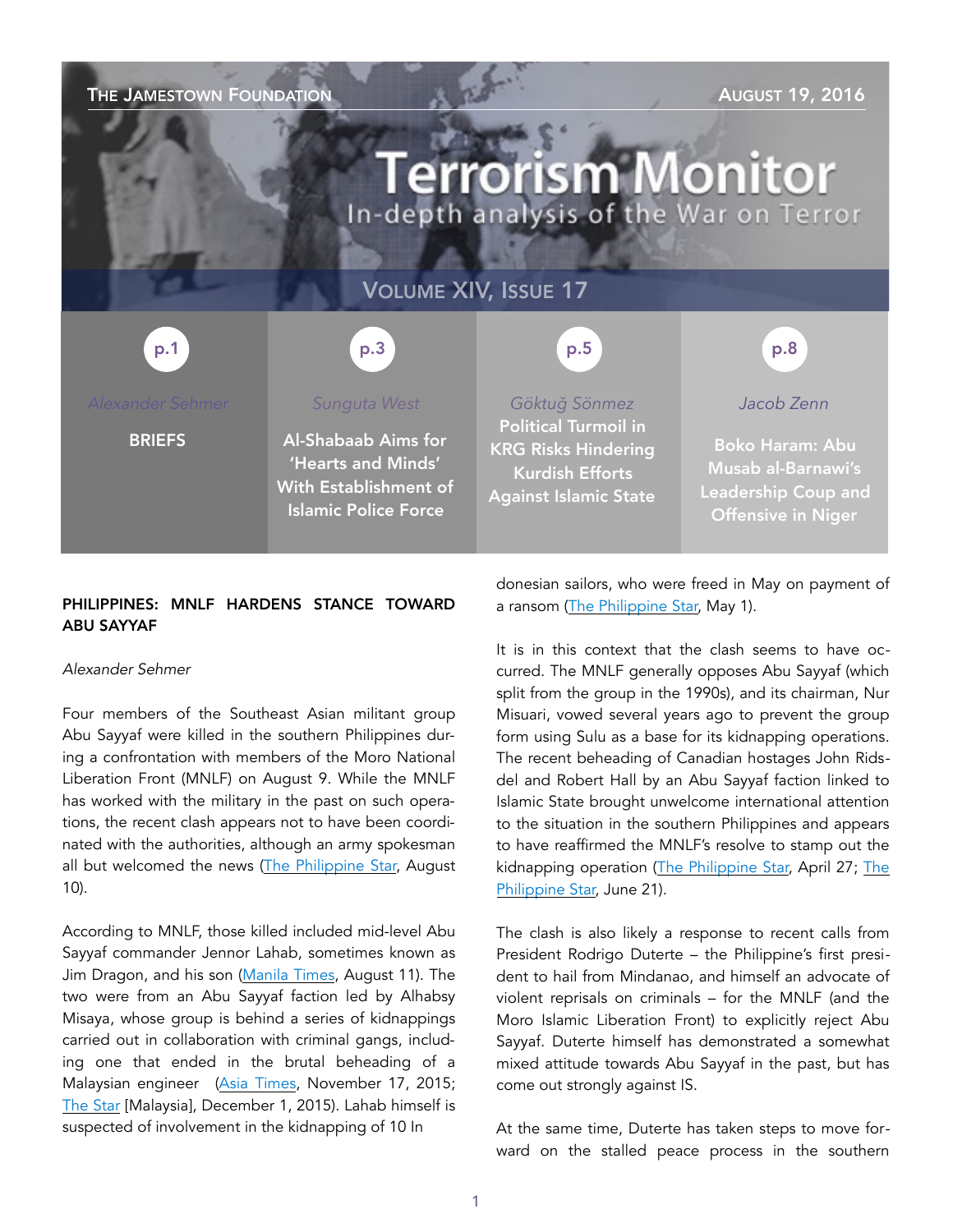Philippines, approving a roadmap put forward by Jesus Dureza, the presidential adviser on the peace process, which envisages massive on-the-ground development projects to boost the local economy. The MNLF will be loath to jeopardize such an opportunity, and a further bloody response to Abu Sayyaf may well be the result.

# PAKISTAN: RIVALS LAY CLAIM TO QUETTA HOSPITAL **ATTACK**

#### *Alexander Sehmer*

A suicide bomber blew himself up at Quetta's Civil Hospital in the capital of Pakistan's Balochistan province on August 8, killing more than 70 people and injuring about 100 others. Many of those killed were lawyers who had gathered to protest the earlier killing of Bilal Anwar Kasi, the president of the Balochistan Bar Association. Also among the dead were journalists reporting on the lawyers' protest.

Jamaat-ul-Ahrar, a breakaway faction of the Tehreek-e-Taliban Pakistan (TTP), claimed responsibility for the bombing, as well as for Kasi's murder, but a few hours later Islamic State (IS) also stepped in to claim the bombing ([First Post,](http://www.firstpost.com/world/quetta-hospital-attack-both-islamic-state-and-taliban-faction-jamaat-ul-ahrar-claim-responsibility-2944752.html) August 9). Meanwhile, Balochistan's Chief Minister Sardar Sanaullah Zehri told local reports that India's intelligence service was behind the attack ([Dawn,](http://www.dawn.com/news/1276183) August 9).

Islamic State probably has the capacity to carry out such an attack through a Pakistani affiliate, and the rival claims cannot be verified. However, the more established Jamaat-ul-Ahrar – which briefly aligned itself with IS in 2014 before switching back to the TTP – has experience carrying out high-casualty attacks in Pakistan. It has masterminded several devastating blasts, including one at a crowded Easter celebration at a park in Lahore in which 72 people were killed [\(Express Tribune,](http://tribune.com.pk/story/1073825/blast-in-lahore-leaves-several-injured/) March 27).

Some commentators have suggested the loss of so many legal experts in the Quetta attack could have serious repercussions at a local level, but why the group should specifically target lawyers is open to speculation. Professional groups have come under attack from Jamaat-ul-Ahrar in the past, notably health workers treating polio, who are sometimes portrayed by militants as part of a Western conspiracy to sterilize Muslims ([Dawn,](http://www.dawn.com/news/1253457) April 21, [Dawn,](http://www.dawn.com/news/1170353) March 18, 2015). Possibly as a professional group lawyers are an obvious symbol of constitutional authority. The lawyers certainly feel they are under fire, boycotting the courts during a period of mourning in the aftermath of the attack and demanding greater protection ([Dunya News,](http://dunyanews.tv/en/Pakistan/349215-Lawyers-strike-against-Quetta-hospital-blast-ente) August 16).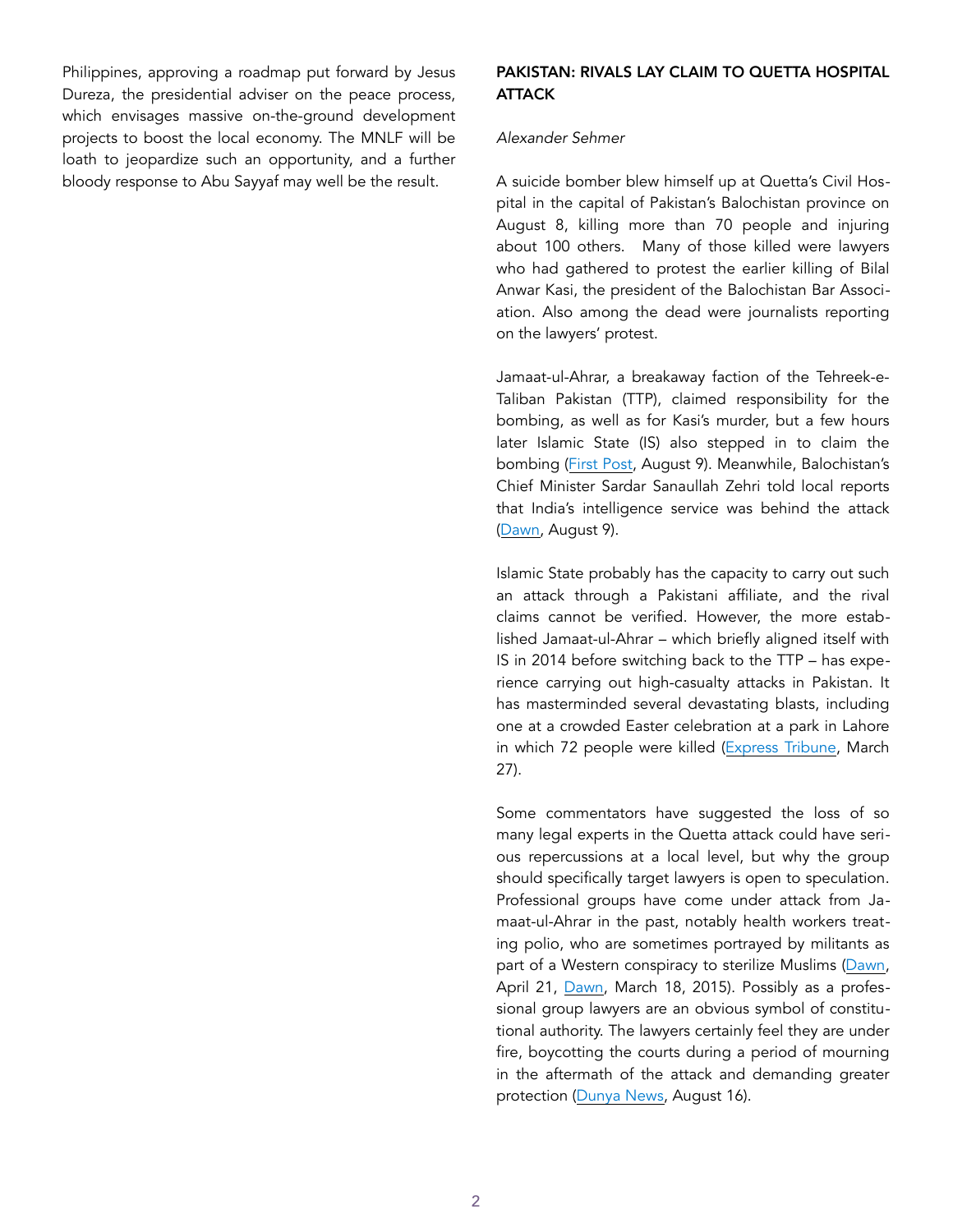However, the group's most frequent targets are the security forces and members of minority communities, a reflection of the sectarian hatreds harbored by many of the Lashkar-e-Jhangvi commanders who make up its ranks (See [Terrorism Monitor,](http://www.jamestown) July 22). Most likely, Jamaat-ul-Ahrar was focused more on the location – the bomb went off in a hospital, the kind of soft target the group favors – than on the profession of the blast victims.

# Al-Shabaab Aims for 'Hearts and Minds' With Establishment of Islamic Police Force

### *Sunguta West*

Al-Shabaab, the al-Qaeda affiliate in Somalia, claims to have established a religious police force in an area it controls in southern Somalia, seeking to push forward its Islamist agenda even as it struggles to hold on to its territory in the face of the advance of African Union (AU) troops.

Al-Shabaab has lost a great deal of territory to the Somali National Government forces and the troops of the AU mission in Somalia (AMISOM) over the years, but it [continues to control parts of southern Somalia \(Horseed](https://horseedmedia.net/2016/05/10/somalia-al-shabaab-repels-raid-by-u-s-forces/)  Media, May 6).

While some analysts suggest that contradictory policies and AMISOM's own inefficiencies have sustained the conflict and even bolstered al-Shabaab, the group has nonetheless suffered heavy losses at the hands of better-armed AMISOM troops and struggled with internal differences ([Herald,](http://www.herald.co.zw/why-does-al-shabaab-still-exist/) May 17). The establishment of the new (so-called) Islamic police, or Hisba, is yet another indication that the group is far from defeat.

#### Islamic 'Police Force'

The Hisba officers were first sighted in Jilib, the most populous town in Somalia's Middle Juba region and currently the group's political and military headquarters, on August 9. Photographs released by the group through its mouthpiece Radio Andalus showed men in uniform with ID cards and branded vehicles on patrol in the city ([Hiraan Online,](http://www.hiiraan.com/news4/2016/Aug/116955/shabaab_promotes_newly_established_islamic_police.aspx) August 9).

From Jilib, al-Shabaab hopes to deploy the force across the areas it controls, including Juba, Gedo, Lower Shabelle, Middle Shabelle, Bay and Bakool, Hiraan, and Galgudud in southern Somalia.

News of the Hisba's establishment followed the release on July 12 of the first audio message – entitled "Sharia or Martyrdom" – from Sheikh Ahmad Umar Abu [Ubaidah, the leader or emir of al-Shabaab \(see Terrorism](http://www.jamestown.org/single/?tx_ttnews%5Btt_news%5D=45713&tx_ttnews%5BbackPid%5D=7&cHash=229f889655d8b23785f1bef0b5620cc3)  Monitor, August 5).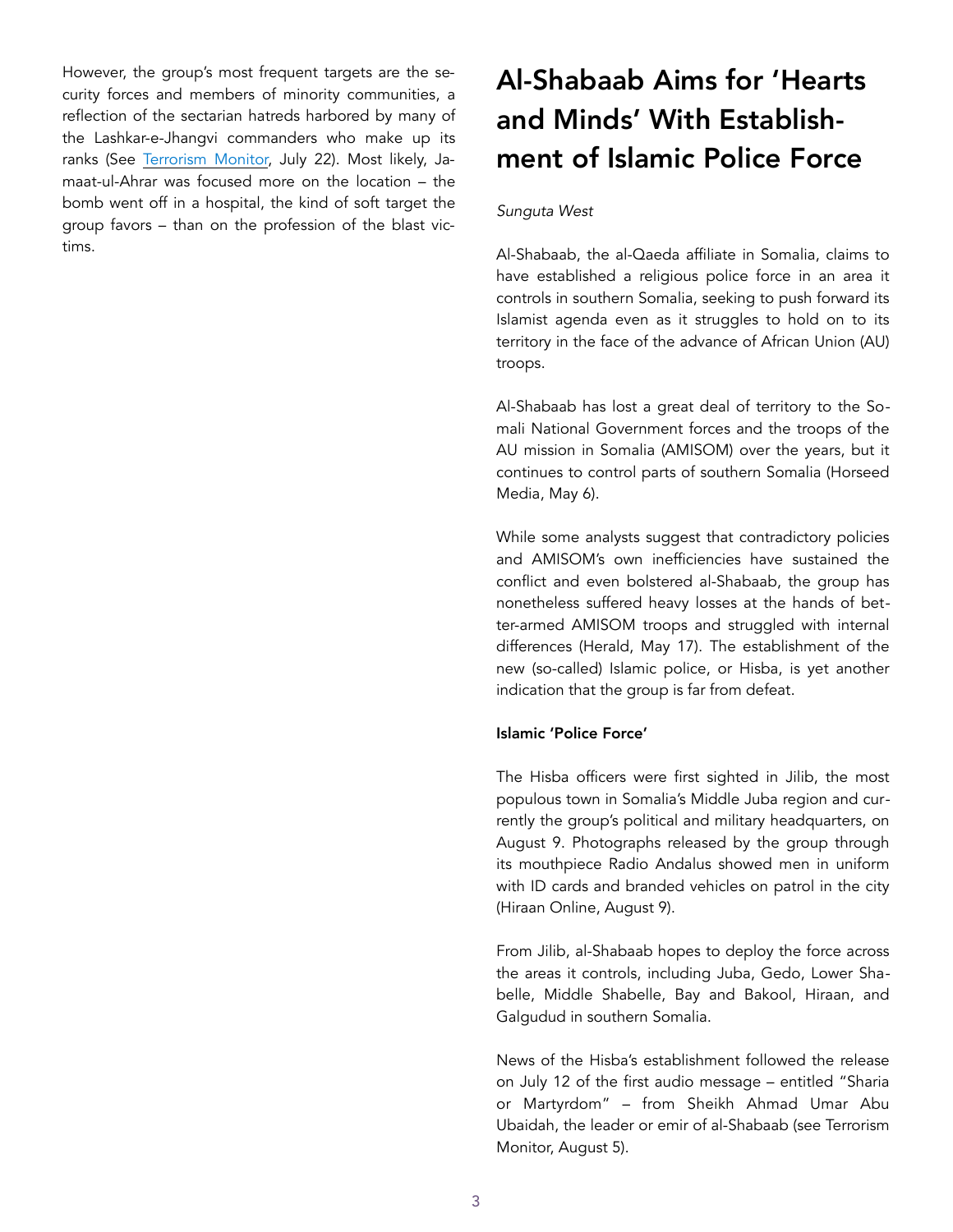That Umar felt compelled to release the message at all suggests morale among the militant group was low. Through his message Umar sought to inspire his forces. While the audio recording was aimed at the fighters, the message sent by the establishment of the Hisba force is clearly intended for the public in the regions al-Shabaab controls.

The establishment of the new force is intended to win the movement public support in those areas by highlighting its role in the dispensation of justice.

# Seeking Public Support

According to the group, the force will be unarmed, but it will work as part of the commission for the promotion of virtue and prevention of vice and seek to "encourage" morality among Somali citizens.

The Hisba will carry out its work under the group's strict interpretation of sharia. Its main task is providing moral guidance in line with Islamic teachings, and al-Shabaab has made clear the new force can be expected to arrest and even behead those engaging in the consumption and sale of alcohol. The group has also made clear the force will carry out harsh punishments including cuttingoff men's penises as a punishment for adultery, stoning to death promiscuous women, and amputating the hands of those caught stealing. Those wearing Western clothes regarded un-Islamic will also be detained. It will also protect the quality of food, medicine, and clothing in the market [\(Zipo](http://zipo.co.ke/8002/al-shabaab-launch-islamic-police-unit-called-hisba/), August 10).

This is reminiscent of group's early activities from 2006-2009, when it stormed through central and southern Somalia and implemented a strict form of sharia, cutting-off limbs, stoning women to death, and caning others who broke its religious laws [\(Standard,](http://www.standardmedia.co.ke/article/2000136329/somali-militants-stone-woman-to-death-over-adultery) September 27, 2014). In those days, the group even carried out double amputations – cutting-off the arms and legs of people suspected of stealing people's property in Southern Somalia [\(Hiiran](http://www.hiiraan.com/comments2-news-2009-jun-somali_thieves_face_amputation.aspx) Online, June 22, 2009). This harsh dispensation of justice reduced crime with brutal efficiency, but this came at a huge cost to personal and [social freedoms \(](http://www.somaliareport.com/index.php/post)[SomaliaReport](http://www.somaliareport.com/index.php/post/2614/Pirates_Copy_Al-Shabaabs_Amputation_Tactic) [, January 24, 2012; So](http://www.somaliareport.com/index.php/post)malia Report, December 4, 2011).

### Jilib as a Strategic Stronghold

In many ways, the Hisba is not a new phenomenon; the militants themselves have carried out such duties in the past ([Tuko](https://tuko.co.ke/169044-creates-police-unit-to-cut), August 9). In regions where the government has no administrative control (such as Jilib), al-Shabaab continues to conduct its sharia courts, run schools, manage a taxation system, and install its own governors ([Zipo,](http://zipo.co.ke/8002/al-shabaab-launch-islamic-police-unit-called-hisba/) August 10).

Jilib became al-Shabaab's de-facto base in 2015, after the group was forced out of Bardheere, its operation and logistical headquarters, and Dinsoor, its political center, by AMISOM troops ([Tuko,](https://tuko.co.ke/23431-al-shabaab-forced-dinsor-stronghold-somalia.html) July 24, 2015; [Horseed Media,](https://horseedmedia.net/2015/07/24/al-shabaab-flushed-out-last-major-stronghold-in-somalia/) July 24, 2015).

Jilib, with its population of 45,000, is a commercial town located on the main road from Mogadishu's south to the port city of Kismayu. Once the headquarters of Islamic Courts Union, the Islamist movement from which al-Shabaab splintered amid the Union's defeat in 2006, Jilib's location allows al-Shabaab to access the Indian Ocean through secret routes. Through these routes, it receives contraband, including arms, and new recruits.

Jilib is described as vast, flat agricultural zone that ensures access to food for the group, and it provides them with a tactical advantage. AMISON forces and their international partners recently increased aerial bombardment of the city with a view to weakening the movement ([Intelligencebriefs,](http://intelligencebriefs.com/jilib-somalia-al-shabaabs-new-headquaters-in-amisom-sector-2/) August 26, 2015). Hundreds of fighters are believed to have been killed in the attacks, which have been carried out mainly by the Kenya Defense Forces.

# Potential for Local Appeal

With the announcement of its new police force in Jilib, al-Shabaab is seeking to strengthen its grip on the city, one of its few remaining strategic strongholds, by creating a force that can easily engage with the public, maybe even winning over public opinion and furthering public support for the group.

Judging by the group's past success in combating crime, it is possible the new force will have some appeal at a local level.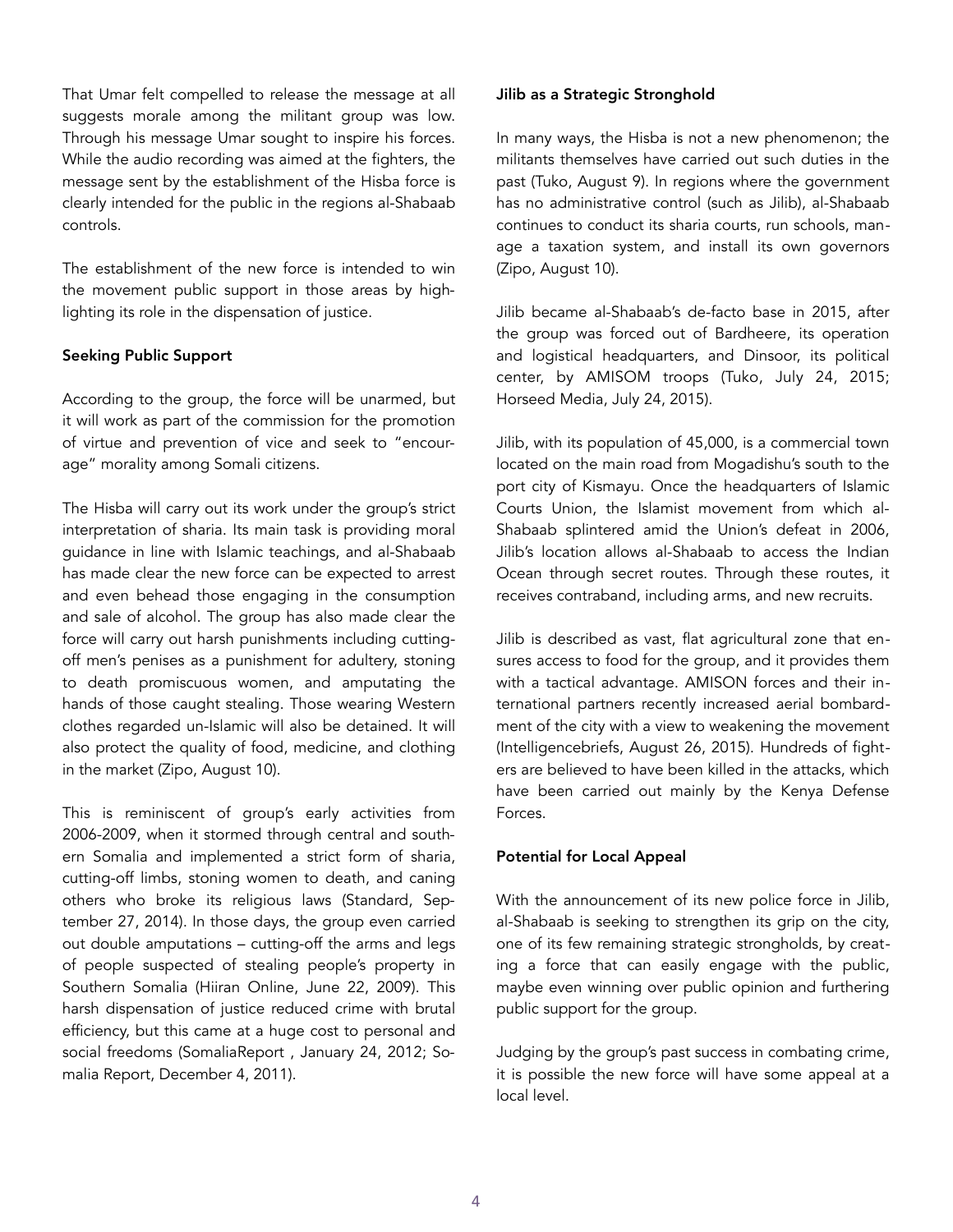Meanwhile, the heavy public promotion of the new Islamic police force will likely encourage further sustained attacks by AMISOM and its partners, who will be wondering at al-Shabaab's confidence in heralding the establishment of such a unit.

*Sunguta West is an independent journalist based in Nairobi, Kenya.* 

# Political Turmoil in KRG Risks Hindering Kurdish Efforts Against Islamic State

# *Göktu*ğ *Sönmez*

Kurdish Peshmerga forces in Iraq have been some of the most effective in tackling Islamic State (IS) on the ground, but the Kurdistan Regional Government (KRG) itself has been mired for more than a year in political turmoil over the extension of President Masoud Barzani's [term in office \(A](http://aa.com.tr/en/todays-headlines/krg-faces-economic-crisis-amid-daesh-war-official/554637)[l-Monitor](http://www.al-monitor.com/pulse/originals/2015/05/iraq)[, May 22, 2015; Anadolu](http://aa.com.tr/en/todays-headlines/krg-faces-economic-crisis-amid-daesh-war-official/554637)  Agency, April 13).

In May, the Patriotic Union of Kurdistan (PUK) and the Gorran Movement, which broke away from the PUK in 2009, signed an agreement opposing what they view as Barzani's one-man rule ([Ekurd Daily,](http://ekurd.net/puk-gorran-sign-agreement-2016-05-17) May 17). The document, which consists of 25 articles, emphasizes the importance of liberal democratic values and strongly criticizes the lack of such values in the KRG.

At the same time, the KRG faces a growing economic crisis, and while political compromise could end the parliamentary stalemate, only the defeat of IS appears likely to end the Kurdish autonomous region's economic problems.

# Barzani's Rule

Masoud Barzani, who leads the Kurdistan Democratic Party (KDP), has been president of the KRG since 2005. His second term ended in 2013, but his rule was extended for a further two years by parliament. Under this legal amendment he should have stepped down on August 19, 2015. Instead he has ruled without a mandate for nearly a year.

From the outset, there was disagreement over the move to extend Barzani's presidential term. Both the PUK and Gorran demanded Barzani's powers be reduced in favor of parliament. The KDP, on the other hand, wanted to call a presidential election, which they expected would see Barzani granted another term. The political debate spilled over into violence. Barzani dismissed ministers from Gorran and banned Yusuf Mohammed Sadiq, the [speaker of the Kurdish parliament, from Erbil \(Ekurd Dai](http://ekurd)ly, October 12, 2015).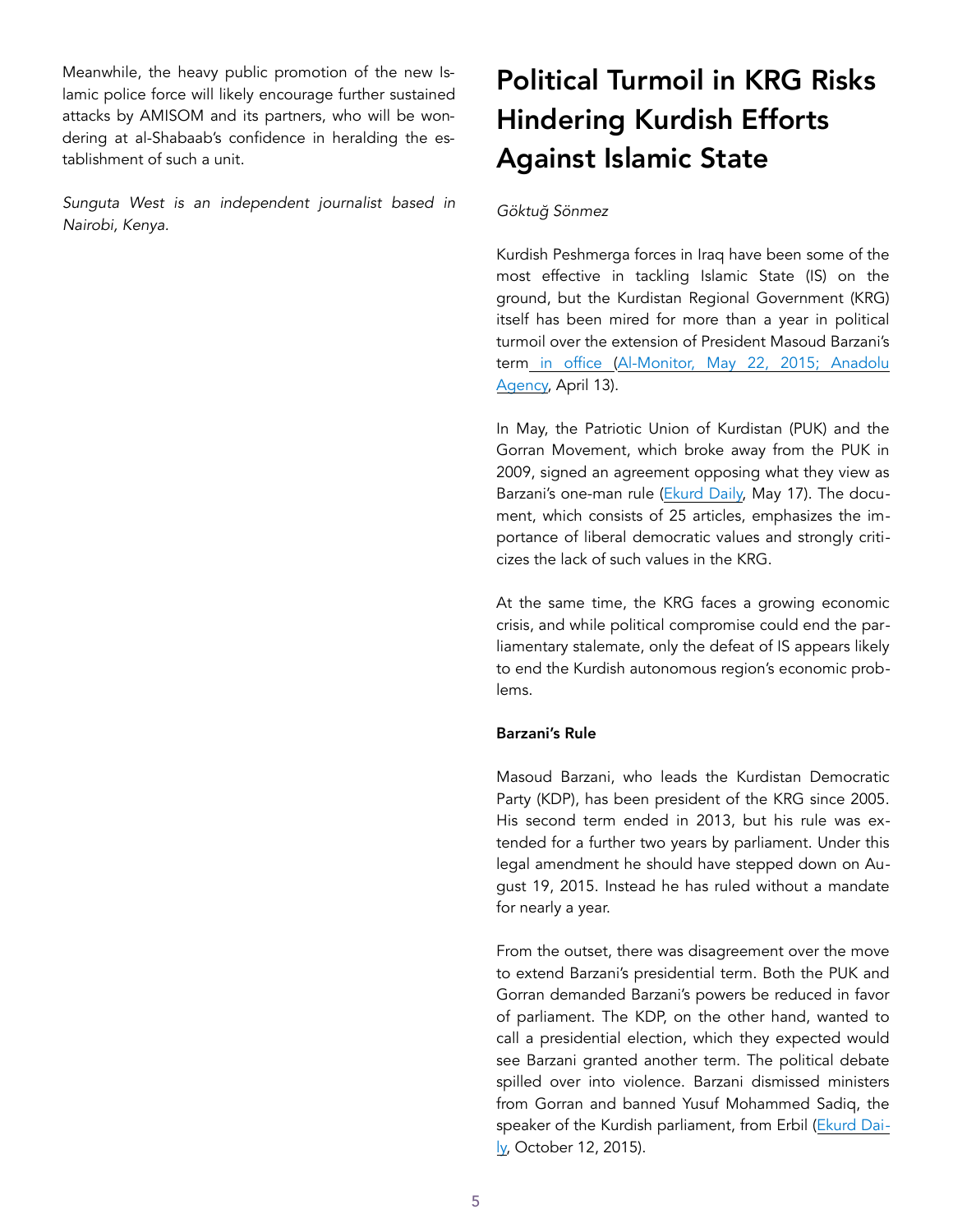These moves appear to have brought the PUK and Gorran closer together. It had been though that the PUK could soften its stance towards Barzani in the hope of eliminating Gorran, and regain its position as the main political partner of the KDP. The PUK-Gorran deal in May, then, came as a surprise to many but indicates the two parties believe that united they may be able to remove Barzani from office and share power between themselves.

#### Economic Crisis

Amid the political turmoil, the KRG is also suffering on the economic front, hit both by the declining oil price and the financial burden of the fight against IS. Numerous construction and development projects have been halted and the government is struggling to pay the monthly salaries of teachers, doctors, and even MPs and the Peshmerga. Considering the Peshmerga is about 100,000-strong, the payment that needs to be made to them alone could constitute up to \$300 million (Reuters, December 04, 2015).

Around 6,000 construction projects have been halted in the region and electricity provision has slipped to around eight hours a day, a disappointing figure by any yardstick, but especially compared to earlier provision of 22 hours ([Ekurd Daily,](http://ekurd.net/kurdistan-electricity-minister-resigns-2016-01-01) January 01).

While the decline in the oil price has had a significant impact, the KRG already had a budget deficit of about \$6.5 billion due to the Baghdad government's decision to stop transferring the KRG's previously agreed share of state revenues, which constitutes 17 percent of Iraq's [overall state budget \(](http://www.aljazeera.com.tr/haber/bagdat-erbil-arasinda-butce-krizi-buyuyor)[Ruda](http://rudaw.net/english/kurdistan/161220153)[w, December 16, 2015; Al](http://www.aljazeera.com.tr/haber/bagdat-erbil-arasinda-butce-krizi-buyuyor)  Jazeera Turk, June 08, 2015).

The KRG also bears some responsibility for its current economic problems, mainly because of its failure to channel revenues from energy sales in earlier years into R&D and profitable industrial projects. It is also argued that behind the economic crisis lie corruption, nepotism, and a lack of accountability that complicates deals and negatively impacts politics [\(Reuters](http://www.reuters.com/article/iraq-kurds-economy-idUSL8N13M46420151204), December 04, 2015). As a consequence, many qualified educated people, including teachers and doctors in the region, are looking to leave – some travelling without the required documents – to neighboring countries and further afield to Europe, in order to find better opportunities there.

# Disputed Territories

More broadly, the Peshmerga's efforts to recapture areas taken by IS, have complicated Iraq's political situation.

When IS began its campaign in 2014 and took control of Mosul, Baiji and Tikrit, Tal Afar, Anbar and advanced into Kirkuk and Diyala, capturing hydrocarbon resources and military equipment, they became in effect the neighbors of the KRG. When IS advanced towards Erbil – a move that was marked by the first U.S. air strike against the group – it became clear the KRG would need to fight back.

The Kurd's successful campaign has allowed the KRG to expand its influence in almost all the areas it disputes with the central government. This came about in part because of the Iraqi army's earlier failure in the face of IS, although it has not been without cost to the Kurds, who saw at least 1,500 Peshmerga fighters killed and about 8,000 injured over a six-month period ([Rudaw,](http://rudaw.net/english/kurdistan/011020153) November 1, 2015; [Iraqi News,](http://www.iraqinews.com/iraq-war/peshmerga-announces-death-injury-loss-8000-fighters-war-isis/) November 4, 2015).

The Peshmerga are now in de facto control of Kirkuk. This occurred as a result of their presence on the ground and the influence of Governor Najmaddin Kerim, a leading PUK figure who has used his position to extend Kurdish security forces' control over the city and its energy resources.

The settlements of Tuzkhurmatu and Tazekhurmatu are a further point of tension, in this case between Kurds and Turkmen. Given that a significant amount of the Turkmen forces in these areas fight under the aegis of the Hashdal Shaabi, an umbrella organization for Shia militia groups that has official links to the Iraqi prime minister, these conflicts could escalate further.

The Kurds have been able to take the upper hand in Kirkuk and have gone largely unchallenged, except in Arab-populated Havija. The Peshmerga's capture of Shingal from IS was welcomed internationally and provided an important boost to Kurdish morale, indeed the Kurdish military gains have led KRG officials to increasingly talk about a three-state solution for a post-IS Iraq.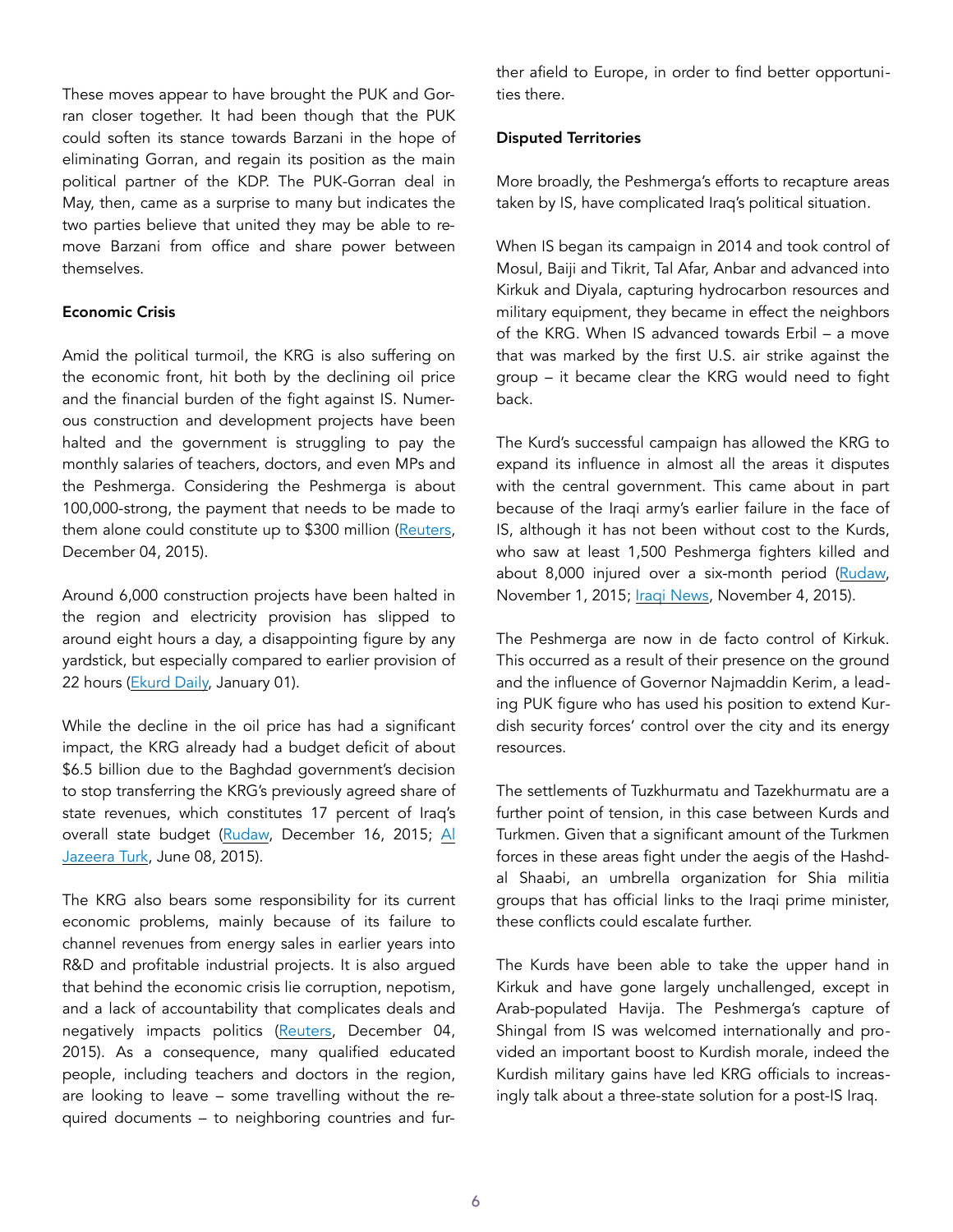However, the fighting has also exposed the KRG's internal political struggles and quarrels over the control of territory and natural resources have underlined the rift between the KDP and PUK. Their treatment of other ethnic groups within these territories is also under scrutiny.

#### Political Tensions

While the KDP, Gorran and PUK all share the position that the disputed territories belong to the KRG, attempts to officially link them to the Kurd's autonomous region have the potential to further deteriorate already tense relations between Erbil and Baghdad.

The Turkmen presence in the region means Turkey also claims an interest, further complicating the situation. The potential for tension to spill over into regional conflict means the Iranians and the United States are also closely monitoring events.

In the light of all these factors, President Barzani's frequently repeated calls for independence seem unlikely to be realized any time soon. In fact, the call for independence is viewed by most Kurds as merely a political rallying cry as the current state of the KRG's politics have left it in no shape to pursue it.

Whether the May 2016 deal between the PUK and Gorran signals the end of the KDP rule in the near future remains to be seen. It does present a challenge to the KDP. If Gorran and the PUK can consolidate their deal, their political power combined could herald defeat for the KDP. That may push the KDP towards compromise. But the KDP has resorted to repression in the past, notably during a period of tension with Gorran in 2015, and could do so again. Gorran is particularly susceptible to the threat of force since, unlike the other two parties, it does not maintain its own Peshmerga.

With IS undefeated, the consequences of KRG internal tensions erupting into conflict could be severe. That should ensure the KDP favors compromise, but a real end to the crisis will only come with the defeat of IS and the re-capturing of the oil-rich regions that are under IS control, most of which are within the PUK sphere of influence. Free from any dispute with the central government, the revenues from these could end the KRG's economic crisis.

*Göktu*ğ *Sönmez is a PhD Candidate at the School of Oriental and African Studies (SOAS), University of London and a visiting researcher at the Center for Middle Eastern Strategic Research (ORSAM). His research areas are IR Theory, Turkish Foreign Policy, Energy Politics, and Radicalization.*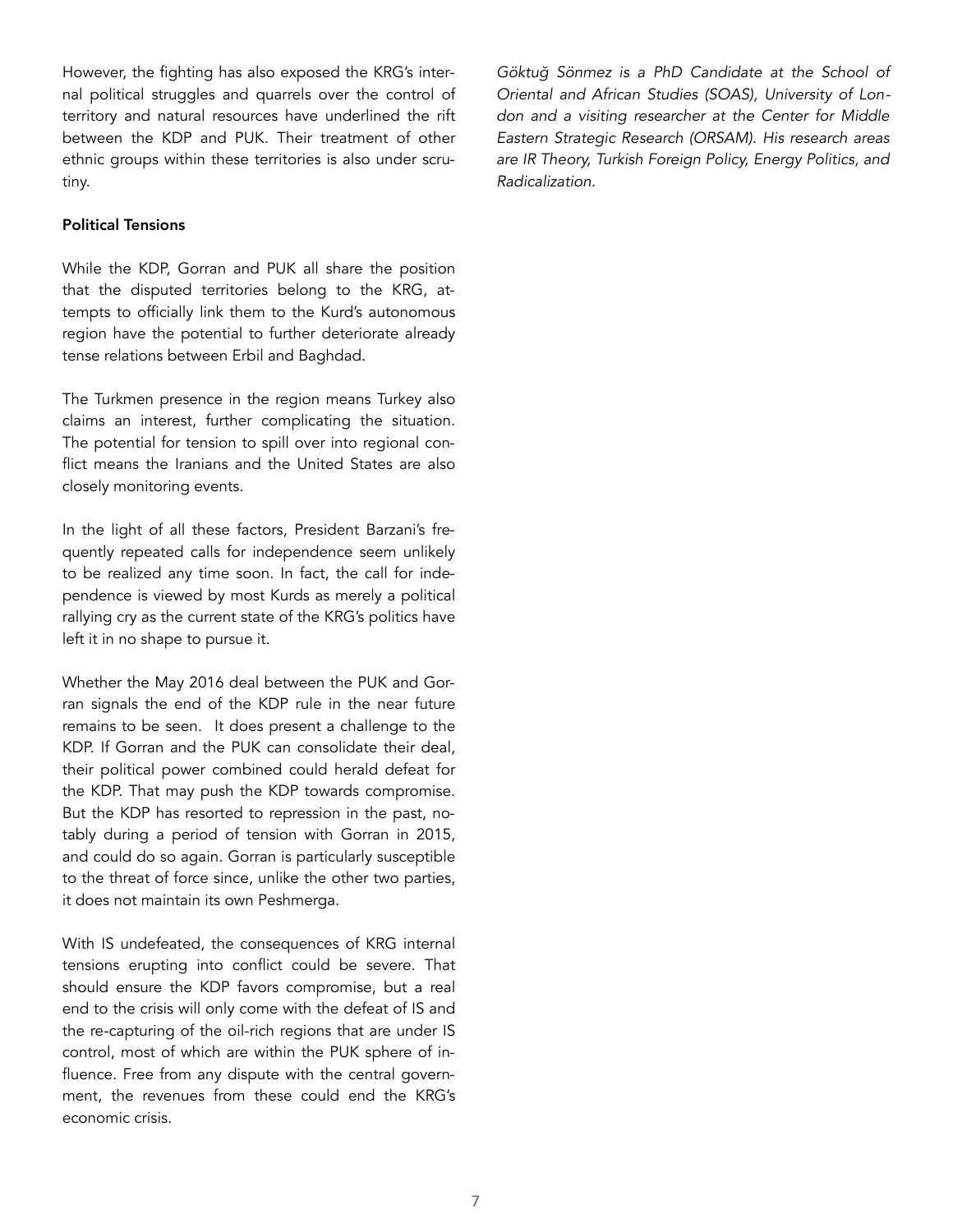# Boko Haram: Abu Musab al-Barnawi's Leadership Coup and Offensive in Niger

#### *Jacob Zenn*

On August 3, Islamic State (IS) announced that Habib Yusuf (a.k.a. Abu Musab al-Barnawi), the son of Boko Haram founder Muhammed Yusuf, was the new *wali* (governor) of its "West Africa Province," the name IS gave to Boko Haram after Abubakar Shekau pledged loyalty to Abubakar al-Baghdadi in March 2015.

Al-Barnawi is the first Boko Haram factional leader to successfully depose Shekau, who has led the group since Yusuf's death in 2010 and thwarted a number of rivals in that time [\(Terrorism Monitor,](http://www.jamestown.org/programs/tm/single/?tx) September 22, 2011). Al-Barnawi, like others before him, accuses Shekau of excessively killing Muslim civilians and may have been aided in his "coup" by outside support and validation from IS, which depends on al-Barnawi because he – not Shekau – controls the lines of communication to IS.

Shekau, meanwhile, claims that al-Barnawi's faction manipulated IS by preventing Shekau from sending complaints to Abubakar al-Baghdadi about al-Barnawi using "personal opinion" (rather than God's directives) in deciding who to avoid killing.

In an August 7 video, where Shekau showed his face for the first time since his March 2015 pledge to al-Baghdadi, and again in the recent August 15 video of the captive Chibok schoolgirls, Shekau and Shekau's spokesman and military amir confirmed that Shekau has reverted to being the leader of Jamatu Ahlis Sunna Lidawatti wal Jihad (JAS) – Boko Haram's original name – and is no longer part of West Africa Province ([Vanguard,](http://www.vanguardngr.com/2016/08/know-boko-harams-new-leader-abu-musab-al-barnawi/) August 7; [Vanguard,](http://www.vanguardngr.com/2016/08/video-boko-haram-releases-new-footage-of-chibok-girls/) August 15)). Thus, al-Barnawi is now the leader of West Africa Province, and Shekau is the leader of JAS, though both groups are commonly still referred to as "Boko Haram."

In the long-term al-Barnawi will likely refresh alliances, including, paradoxically, to al-Qaeda. But in the shortterm, his influence has been evident on the battlefield, particularly with West Africa Province's offensive in Niger.

This article reviews the history of JAS and what is now West Africa Province in Niger, including the recent offensive and corresponding IS media blitz that promoted it. It discusses why al-Barnawi's faction was likely behind the offensive and examines the nature of al-Barnawi's faction in comparison to Shekau's, concluding that, in the long-term, al-Barnawi's alliances, targets, and areas of operation are likely to be more closely aligned to al-Qaeda than IS.

#### Initial Attacks in Niger

Although there were Nigeriens among the early followers of JAS, even prior to Shekau's assumption of leadership and declaration of "jihad" in 2010, the first publi[cized arrests of JAS militants in Niger came in 2012 \(Ter](http://www.jamestown.org/single/?tx_ttnews%5Btt_news%5D=40054&no_cache=1%22%20%5Cl%20%22.V4iyfZN97I0)rorism Monitor, November 2, 2012).

Even then, JAS carried out no attacks in Niger until 2015. A breakaway group, Ansaru, the predecessor of al-Barnawi's faction, did take part in attacks led by al-Qaeda in the Islamic Maghreb (AQIM) and the Movement for Unity and Jihad in West Africa (MUJAO) on a French-run energy plants in Arlit and Agadez, and a prison break attempt in Niamey in 2013. JAS mainly used Niger mostly as a rear base for logistics, recruitment, and recovery after battles in Nigeria and did not want to risk provoking Niger into launching a large-scale [crackdown on JAS networks in the country \(Je](http://www.jeuneafrique.com/170667/politique/niger-au-moins-23-morts-dans-les-attentats-d-arlit-et-d-agadez/)uneafrique, May 13, 2013).

Then, in February 2015, JAS sent a two-person team of suicide bombers – one male, one female, with the man reportedly dressed in a hijab – to the town of Diffa, where they blew themselves up in retaliation for Niger's participation in a regional military offensive against JAS ([Jeuneafrique,](http://www.jeuneafrique.com/depeches/342) February 11, 2015). The Diffa attack was promoted on the Twitter account called "Al-Urhwa Al-Wutqha" that JAS was using as a platform to advertise Shekau's then upcoming pledge to al-Baghdadi. Al-Urhwa Al-Wutqha was launched in coordination with IS' North Africa-based Africa Media, which was in contact with al-Barnawi (Twitter [account now suspended], February 13, 2015). Moreover, it also seems likely former Ansaru operatives masterminded JAS's female suicide bombing program, which deployed more than 200 women in female suicide bombings over a two-year period. These media and tactical connections, in addition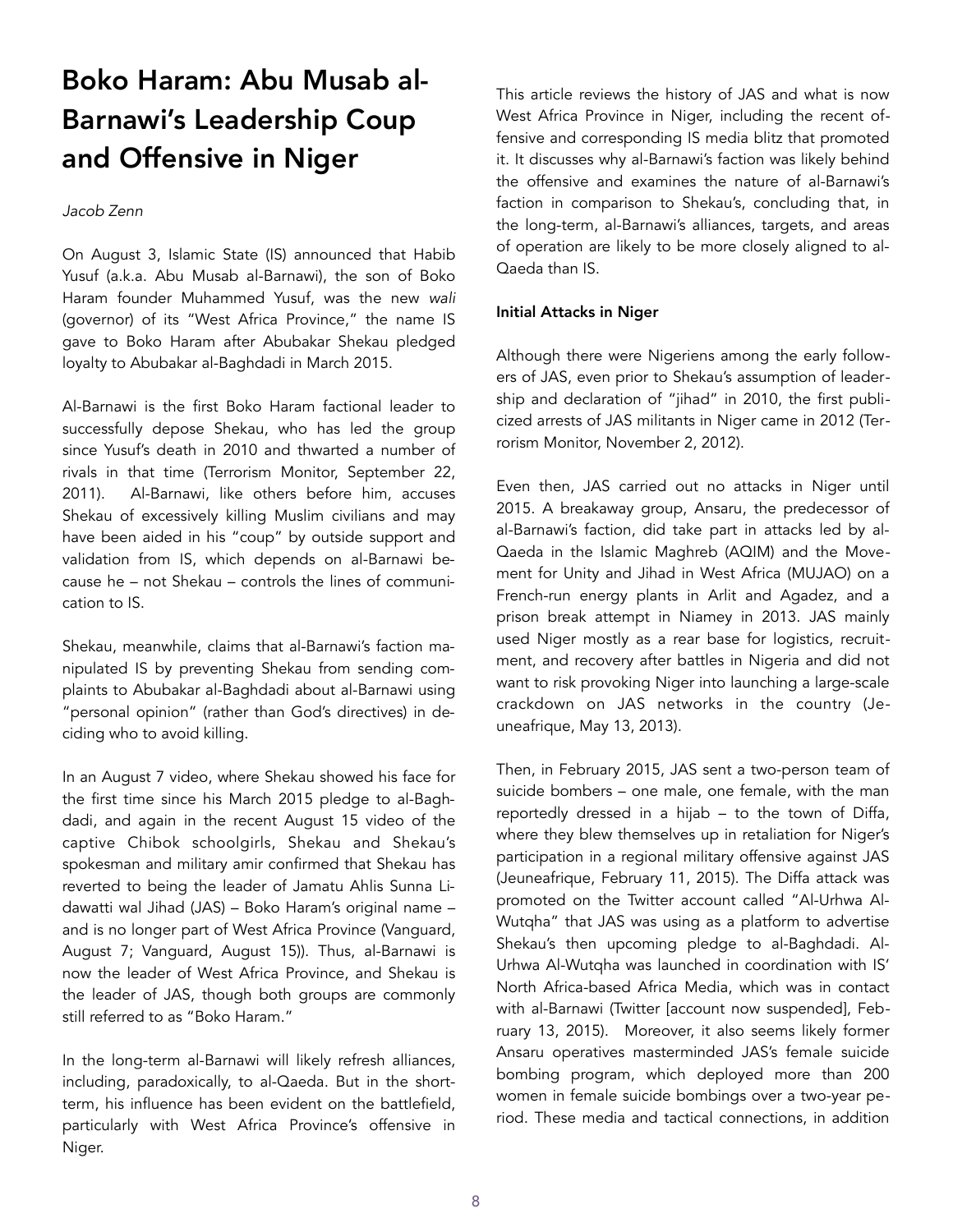to Ansaru's pre-existing operations in Nigeria, strongly suggest al-Barnawi had a role in the attack.

Al-Barnawi's faction was also already a part of JAS at the time of the Diffa attack, forming (albeit only hesitantly) a "General Command" with Shekau's faction, as demanded by IS. IS had requested the two groups present a united front in order for JAS to be designated as its West Africa Province.

Following the Diffa attack until May 2016, Niger was rarely targeted, while attacks escalated in Cameroon and Chad. More recently, however, West Africa Province has scaled back attacks on Chad, possibly as a result of a tacit agreement with the country's leadership, and Cameroon too has seen fewer attacks, due to a largescale counter-insurgency effort that has stymied West Africa Province in the country's north. The Niger offensive that began in May 2016, then, has got under way in the context of reduced attacks in Chad and Cameroon, and with an aggressive Nigerian military offensive bringing pressure to bear in the Boko Haram heartland of northeastern Nigeria.

#### Mounting the Campaign

The campaign in Niger began on May 19 in Yebi, near Bosso, where West Africa Province razed the town, killed several civilians, and left dozens of people injured. Nigerien forces expelled Boko Haram the following day, but many of the town's inhabitants had already fled. Following the operation in Yebi, West Africa Province carried our four more operations in Niger:

• On May 27, Nigerien forces repelled an attempt to attack Bosso in a battle lasting several hours.

• On May 31, around 40 militants again attacked Yebi in the evening, killing several civilians.

• On June 3, around 100 militants attacked Bosso, killing several dozen Nigerien and Nigerian soldiers, and taking several civilian hostages.

• On June 5, militants again attacked Bosso and neighboring villages, but did not inflict as much damage as the attack two days before ([maghrebandsahel \(blog\),](https://maghrebandsahel.wordpress.com/) July 6).

Coinciding with these attacks were various statements by IS on behalf of West Africa Province:

• On June 4, IS claimed West Africa Province killed 35 Nigerian and Nigerien soldiers and looted arms in an attack on Bosso (referring to the June 3 attack).

• On June 7, IS released, via its Amaq News Agency, a one-minute video showing the June 3 Bosso attack.

• On June 14, IS' weekly al-Naba newsletter featured an interview of a "military source" claiming a "surprise attack" on the Chadian, Nigerien, and Nigerian armies, again referring to the Bosso attack.

• On June 17, IS claimed an attack on Nigerien forces in Diffa that allegedly killed "seven apostates."

• On June 19, IS' Amaq media agency released a short video of an attack in Diffa.

• On July 5, IS released a 14-minute video via Telegram of the June 3 attack in Bosso called "Invading Niger: Scenes from Liberating the Nigerien Apostate Army Camp in the Area of Bosso" ([Twitter,](http://jihadology.net/2016/07/06/new-video-message-from-the-islamic-state-the-raid-of-niger-coverage-of-the-liberation-of-the-nigerien-military-training-camp-in-the-bosso-ar) July 6).

In late July, IS released two infographics, one which called Niger an area of "medium control" for IS (along with Nigeria, Afghanistan, Libya and six other countries), and another which provided statistics on weapons looted from the June 3 Bosso attack.

#### Media Messaging Points to al-Barnawi

Al-Barnawi's hand in the attacks in Niger can be seen first and foremost in the way the operations were promoted in IS media. Al-Barnawi was the "spokesman" for JAS and the operator of the Al-Urhwa Al-Wutqha Twitter account that JAS used to advertise its intended pledge to al-Baghdadi, made in March 2015. It is unlikely to have been coincidental that Al-Urhwa Al-Wutqha resurrected the profile of the late Muhammed Yusuf, al-Barnawi's father, a figure that had been nearly absent in Shekau's messaging ([Twitter,](https://azelin.files.wordpress.com/2015/03/jamc481_at-ahl-al-sunnah-li-l-da_wah-wa-l-jihc481d-22grouping-of-sermons-of-the-imc481m-abc5ab-yc5absuf-mue1b8a5ammad-bi) March 3, 2015). Al-Barnawi then ran several Twitter accounts to advertise the new West Africa Province after Shekau's pledge in March 2015, but those were short-lived. Several members of his media team were killed in battle, Twitter blocked the accounts, and Algerian and Tunisian security forces killed his partners in Africa Media (@bernawi10 still is active but appears to be unused).

In the months after Shekau's pledge, al-Barnawi's faction of West Africa Province continued to release videos representing the group. The videos promoted the establishment of an Islamic State in northeastern Nigeria and its control over large swathes of territory, as well as advertising the group's victories over Nigerian troops and the regional nature of West Africa Province, including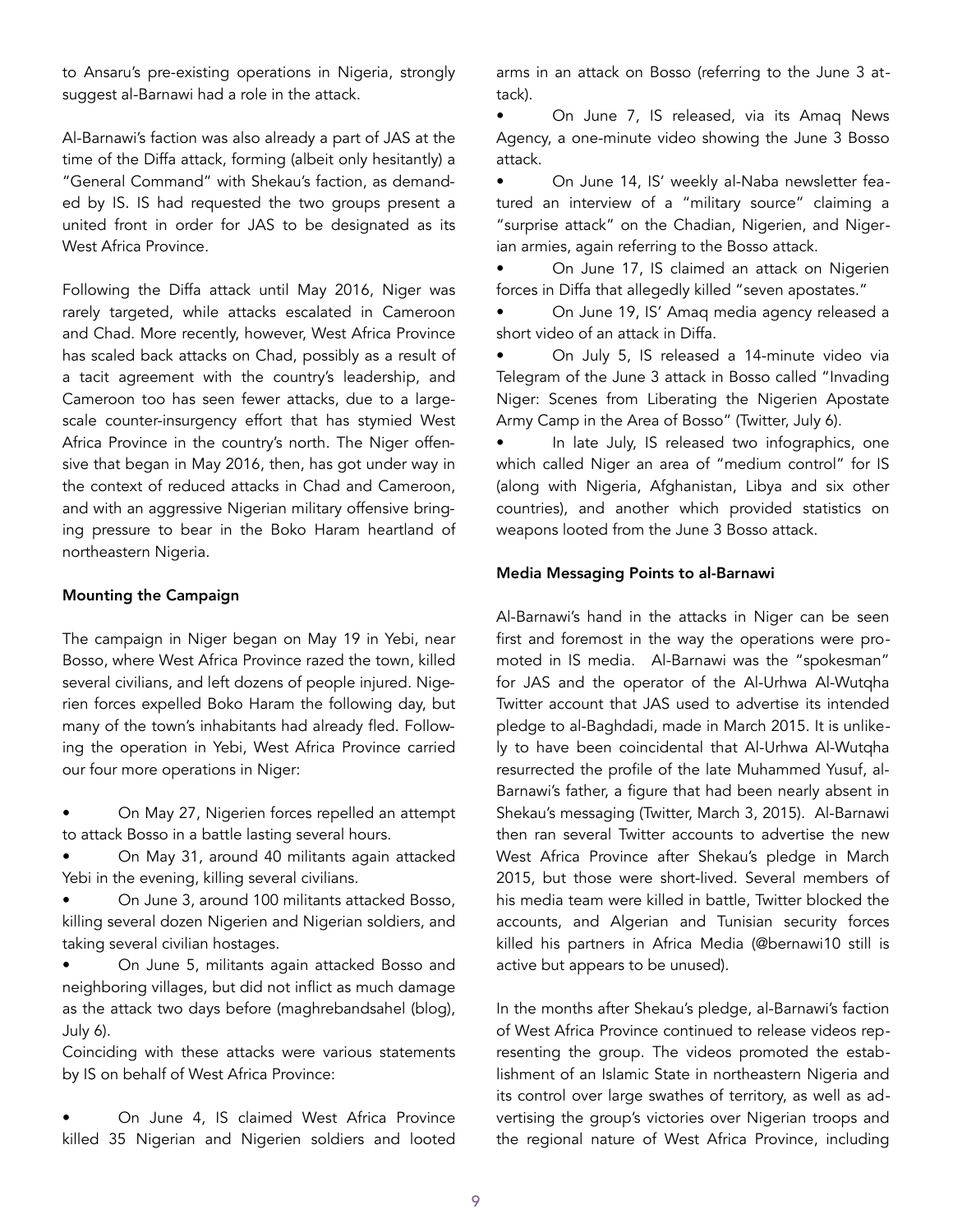making threats to the African Union and neighboring countries [\(Twitter,](http://jihadology.net/2015/06/02/new-video-message-from-the-islamic-state-arrivals-of-the-soldiers-of-the-caliphate-in-west-africa-wilayat-g) June 2, 2015).

Notably, as with the pre-pledge Al-Urhwa Al-Wutqha Twitter account, Shekau was absent in early West Africa Province messaging, despite IS recognition of him as the *wali*. This was likely because al-Barnawi still controlled West Africa Province media and was not eager to feature Shekau, who al-Barnawi accepted as *wali* but whose visibility al-Barnawi wanted to manage.

In August and September 2015, the first signs of a leadership tussle in West Africa Province became visible. Shekau issued two West Africa Province audio messages that affirmed his leadership after rumors surfaced he had been deposed ([Twitter,](http://jihadology.net/2015/08/16/new-audio-message-from-the-islamic-state-words-from-the-leader-of-wilayat-) August 16, 2015; [Twitter,](http://jihadology.net/2015/09/19/new-audio-message-from-the-islamic-states-abu-bakr-al-shekau-message-to-the-infidels-of-nigeria-wilayat-gharb-ifriqiyyah/) September 19, 2015). While it is unclear what transpired internally, over the next few months the al-Barnawi "fingerprint" was reduced in West Africa Province videos. Instead, Shekau's faction had a more obvious presence. For example, one of his military amirs appeared with several hundred worshippers in videos of Eid al-Adha and Eid al-Fitr sermons in September 2015; led dozens of militants in a group pledge to al-Baghdadi in October 2015; and was the "judge" in a sharia punishment video a month later in November (Youtube, December 13, 2014; [naji.com,](https://www.naij.com/569180-shock-see-boko-haram-insurgents-celebrating-sallah-new-video.html) September 28, 2015; [Twitter,](http://jihadology.net/20) November 2, 2015). Although al-Barnawi still had control over West Africa Province's video propaganda and its lines of communications to IS, he seems to have allowed Shekau and Shekau's faction to take more of the center stage in West Africa Province in mid-to-late 2015.

After November 2015, however, West Africa Province media became virtually silent until the Niger attacks in May 2016. This suggests that control of West Africa Province media was once again denied to Shekau's faction and returned to al-Barnawi's faction by the time of the Niger offensive. This may be why Shekau's faction accused al-Barnawi of "manipulating" IS and complained about Shekau's messages not being transferred to al-Baghdadi [\(Vanguard,](http://www.vanguardngr.com/2016/08/know-boko-harams-new-leader-abu-musab-al-barnawi/) August).

#### Different Approaches

An assessment of the al-Barnawi faction and Shekau faction videos (as well as the history of operations of both factions) shows differences in their styles. Shekau faction videos tended to feature masses of fighters congregating, which is consistent with his faction's grassroots and

"insurgency"-based approach to violence. Al-Barnawi faction videos tend to be "action-scenes" that emphasize raids on military barracks (consistent with his targeting preferences to avoid large-scale civilian casualties) in Nigeria or in Niger, Chad, and Cameroon so as not appear to fight exclusively in Nigeria.

In sum, the key difference is that Shekau is *territorialfocused* while al-Barnawi, like his Ansaru predecessors, prefers *versatility* and not to be pinned down to a single base. As al-Barnawi sees it, relying too much on territory, such as Shekau's bases in Sambisa, is a risk because the military can overrun and capture it. Moreover, with his faction's AQIM and Ansaru pedigree his fighters have likely learned lessons from failed al-Qaeda affiliate attempts to hold territory in Yemen in 2010 and northern Mali in 2012, and the importance of adopting a gradual approach to winning hearts and minds before controlling territory.

Given that the promotion of the West Africa Province attacks in Niger emphasized first that these were raids, second that they were on military targets, third that there was a regional aspect (fighting the Africa Union), and fourth coincided with al-Barnawi's reasserted leadership of West Africa Province, it appears likely that al-Barnawi's faction was behind the Niger offensive.

Moreover, al-Barnawi provided justification for the operation as "self-defense" in his interview with IS on August 3 in which IS announced he was the *wali* of West Africa Province.

In his interview, Al-Barnawi said:

[Africa Union forces] operate their heinous war through a joint operations room in Niger. If they want to launch an attack on us, they would send against us the American and French forces that are present in Niger, and the unmanned aerial vehicles to observe the locations, and then the joint forces launch the attack with intense aerial bombardment ([Twitter,](http://jihadology.net/2016/08/02/new-issue-of-the-islamic-states-n) August 3).

# Possible Realignment With AQIM

A number of historical, strategic, and messaging indicators suggest al-Barnawi's faction of West Africa Province had a lead role in the Niger offensive. Yet these same indicators – as well as al-Barnawi's faction's ideological and operational proximity to al-Qaeda – suggest he may